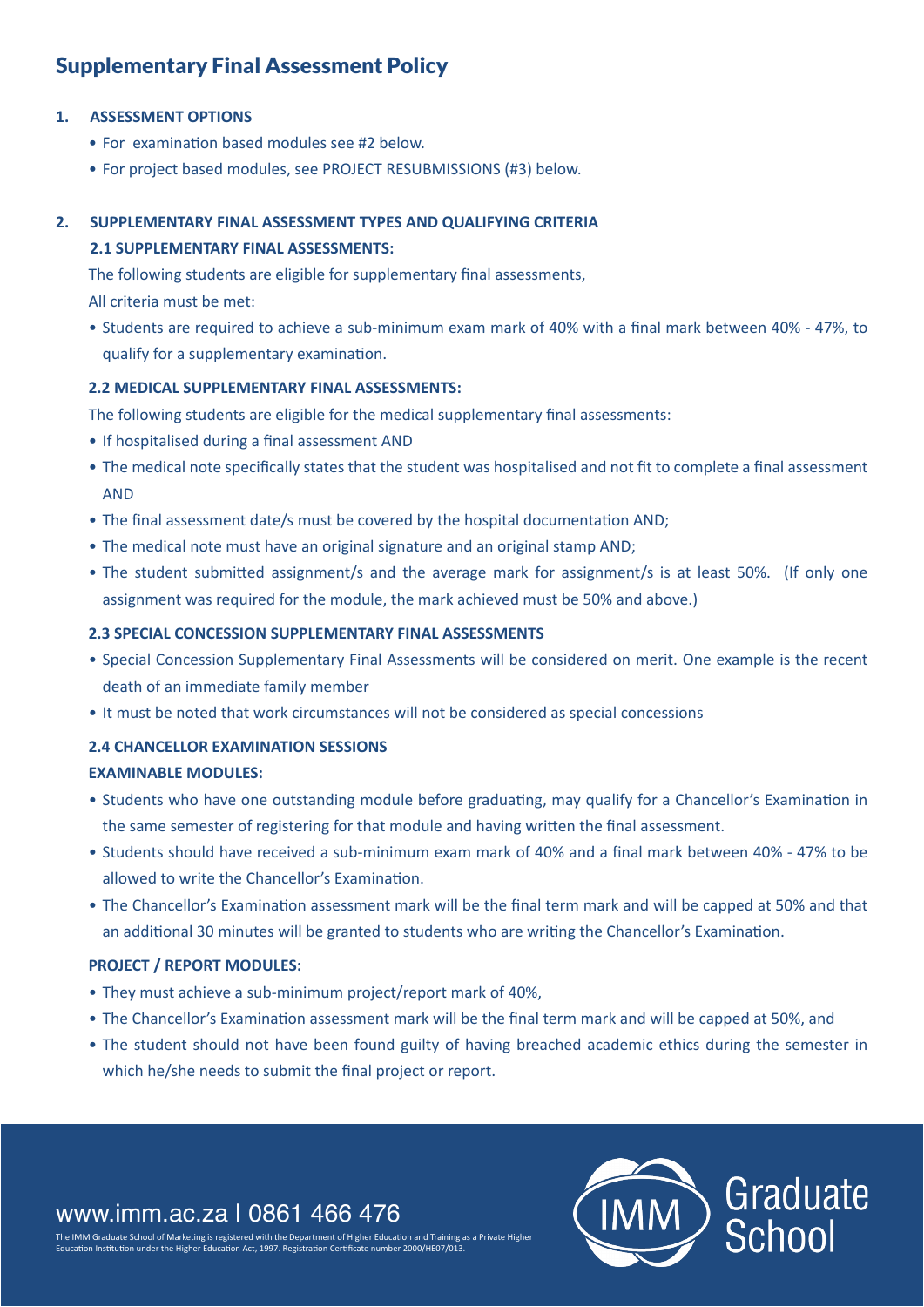#### **2.5 NON-ELIGIBLE CIRCUMSTANCES**

- Students who have passed a module and want to improve the mark are not eligible for the supplementary final assessment
- Students who have obtained less than 40% for the examination mark or less than 40% for a final semester mark will not be eligible to apply
- If there are outstanding fees on the closing date for supplementary examination applications, student will not be permitted to register for supplementary examinations

# **3. PROJECT RESUBMISSIONS**

- Re-assessments include projects, reports, Export Trade Strategy or Academic Literacy modules
- Having failed a project, report, Export Trade Strategy, Academic Literacy with a final semester mark of 40%, students can register for a re-assessment and re-upload a corrected project, report, Export Trade Strategy or Academic Literacy on a specified date
- The student should not have been found guilty of having breached academic ethics during the semester in which he/she need to submit the final project or report
- For modules which only have one assignment (and then a final submission which is regarded as the final assignment), a minimum result of 50% is needed
- If successful, a maximum final semester mark of 50% will be awarded

#### **4. SUPPLEMENTARY FINAL ASSESSMENT DATES**

- Supplementary Final Assessments will be scheduled twice per year during December and July as per the IMM Graduate School Calendar of Events, or as may be amended due to circumstances beyond the control of the IMM Graduate School
- Supplementary Final Assessment dates specific to each module will be published after which applications to complete the supplementary final assessments must be made via the Student Portal
- Dates will be published on the IMM Graduate School website
- The IMM Graduate School cannot guarantee that final assessment timetable clashes will not occur

#### **5. RULES**

- The IMM Graduate School's standard rules for writing Examinations/Final Assessments apply
- The student should not have been found guilty of having breached academic ethics during the semester
- The supplementary final assessment result will substitute the original result
- The supplementary final assessment result is final
- No result appeal process is available for a supplementary final assessment
- No script viewings are available
- No feedback reports are available
- The Examiner has the prerogative to apply oral final assessments if there are less than 5 students per module
- Upon successful completion, the maximum final semester mark awarded for any supplementary assessment will be capped at 50%. The assignment mark is excluded from this final result – only the supplementary assessment/ resubmission result will make up the final semester result and will be capped at 50%

# www.imm.ac.za | 0861 466 476

the IMM Graduate School of Training is a Servate with the Department of Higher Education and Training as a Private  $\tilde{C}$ ortificate number 2000/HE07/011